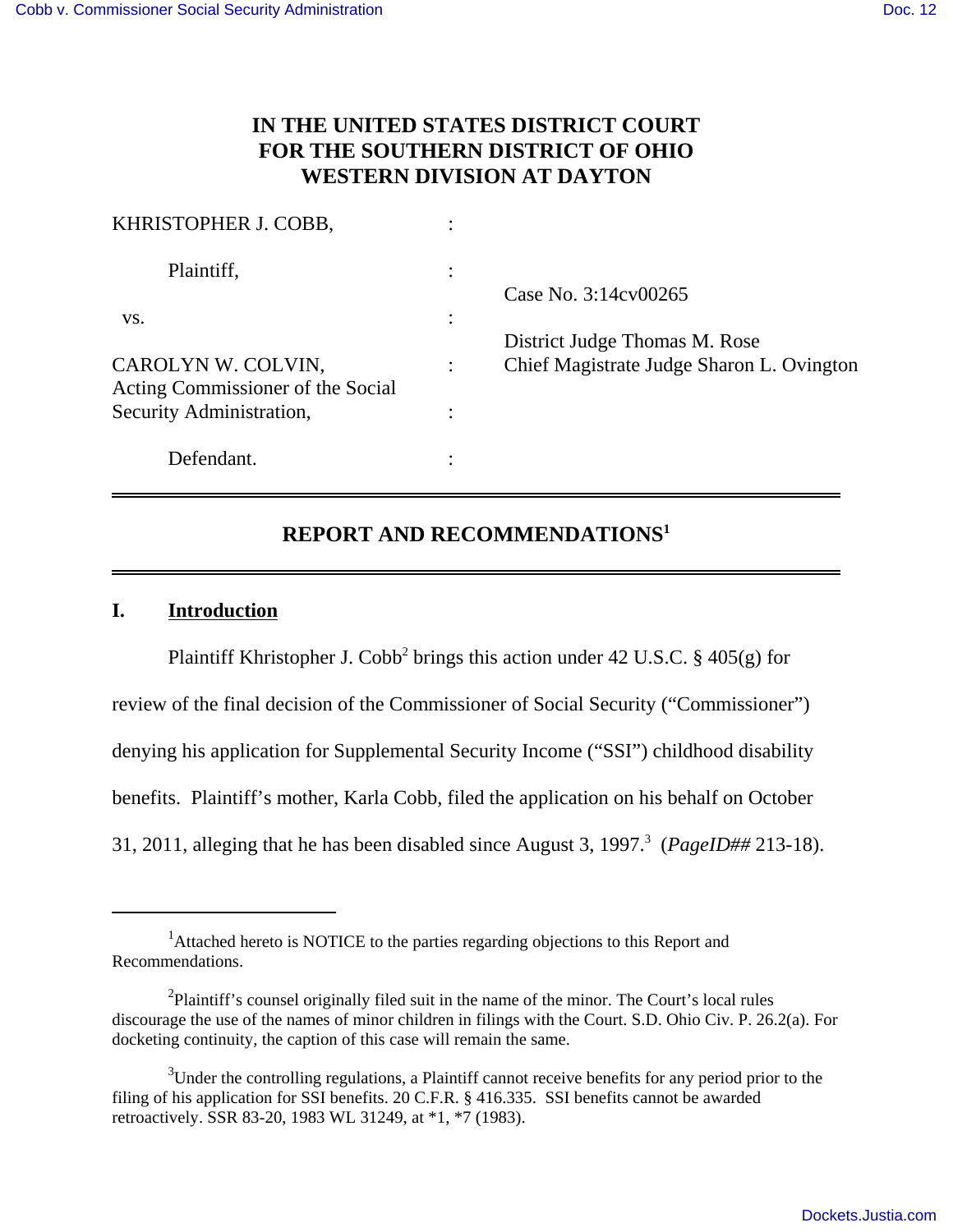Plaintiff claims to be disabled by reason of a learning disability, Attention Deficit Hyperactivity Disorder ("ADHD"), and asthma. (*PageID#* 223). After his application was denied during the initial administrative proceedings, Plaintiff was provided a video hearing before Administrative Law Judge ("ALJ") Barbara J. Welsch. On April 30, 2013, ALJ Welsch issued a decision concluding that Plaintiff was not under a "disability" within the meaning of the Social Security Act, and was therefore not eligible for SSI. (*PageID##* 59-74). The ALJ's decision and the resulting denial of benefits became the final decision of the Social Security Administration.

This case is before the Court upon Plaintiff's Statement of Errors (Doc. #8), the Commissioner's Memorandum in Opposition (Doc. #10), Plaintiff's Reply, (Doc. #11), the administrative record (Doc. # 6), and the record as a whole.

### **II. Background**

## **A. Plaintiff's Profile and Testimony**

Plaintiff was born in 1997 and was 15 years old at the time of the ALJ's decision. (*PageID#* 64). At the time of the administrative hearing, Plaintiff was attending high school and in the 10<sup>th</sup> grade. (*PageID#* 82).

Plaintiff's mother, Karla Cobb, testified at the hearing that Plaintiff is the oldest of her 4 children. (*PageID#* 82). Ms. Cobb testified that she filed for disability benefits for her son because of Plaintiff's ADHD and learning disability. (*PageID#* 83). Plaintiff has been on an individualized education plan ("IEP") since 2nd grade. (*Id.*). Ms. Cobb testified that Plaintiff has problems with school due to his reading. Ms. Cobb stated that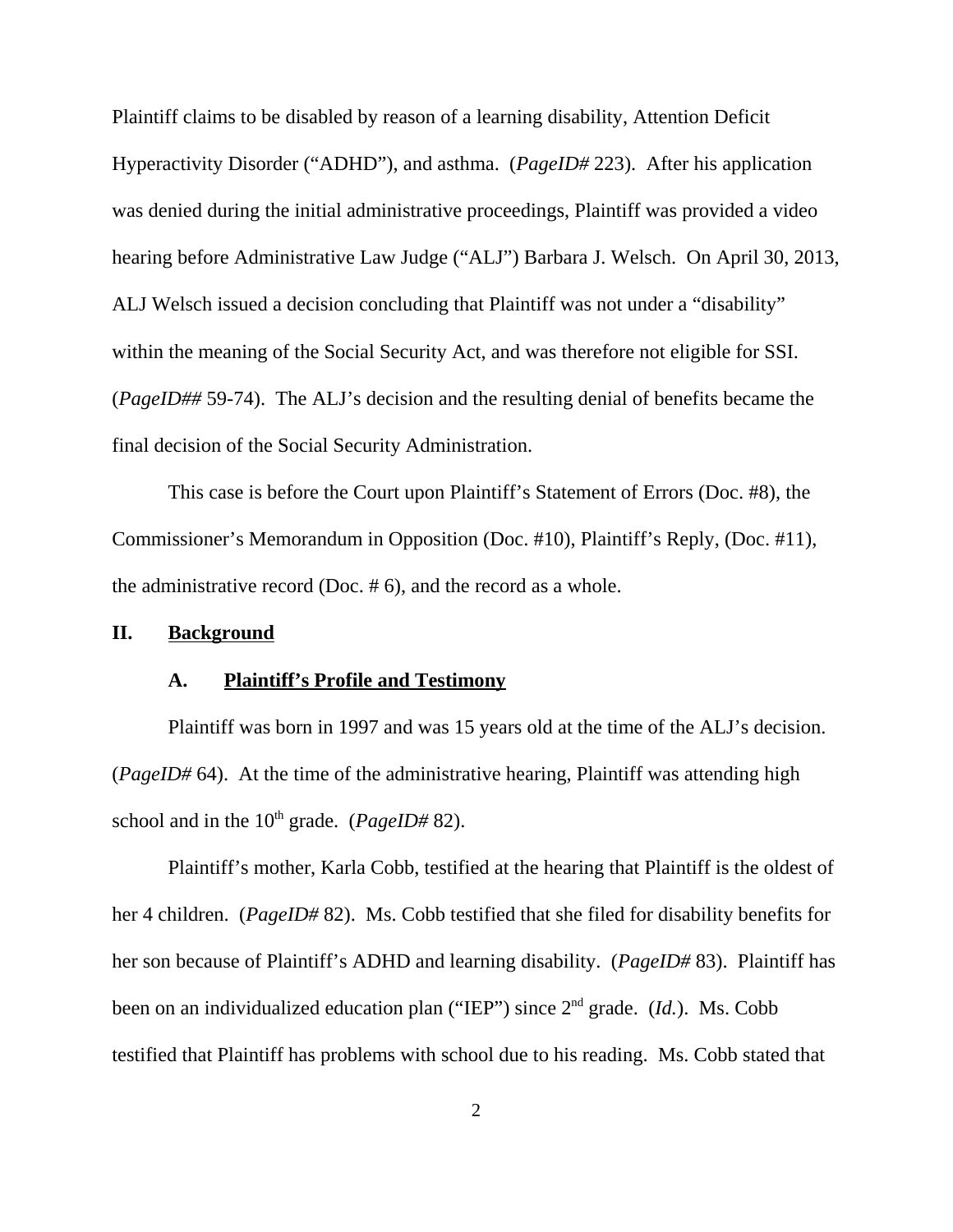Plaintiff is reading on a 1<sup>st</sup> grade level, which hinders him in all other subjects. (*Id.*). Plaintiff goes to a resource room at school for every subject except math. (*PageID##* 87-89). Plaintiff takes medications for his ADHD and has been on medications for "the last few years." (*PageID#* 84). Ms. Cobb has not noticed any substantial improvement in her son's capabilities in school as a result of the ADHD medication. (*Id.*).

Ms. Cobb testified that Plaintiff "reads a little [at home] until he gets frustrated." (*Id.*). She described his reading capabilities as, "like a five-year-old." (*Id.*). Ms. Cobb noted that Plaintiff "doesn't write well. I can't understand what he writes, he has to tell me what it is he's wrote." (*PageID##* 84-85).

Ms. Cobb also testified that Plaintiff has trouble maintaining relationships with his younger brothers and sisters because they pick on him for his bad spelling when he is sending text messages. (*PageID##* 85-86). Plaintiff experiences side effects from his ADHD medication and complains of stomach pain. Plaintiff has excellent school attendance and is active in his high school in football, track, and wrestling. (*PageID#* 86). Ms. Cobb does not believe that Plaintiff can complete a basic job application. (*PageID#* 87).

Ms. Cobb stated that Plaintiff tries to help with chores but only completes half of them. (*PageID##* 87-88). Ms. Cobb testified that Plaintiff "just can't sit still." (*PageID#* 88).

Ms. Cobb testified that she was receiving calls from teachers about Plaintiff not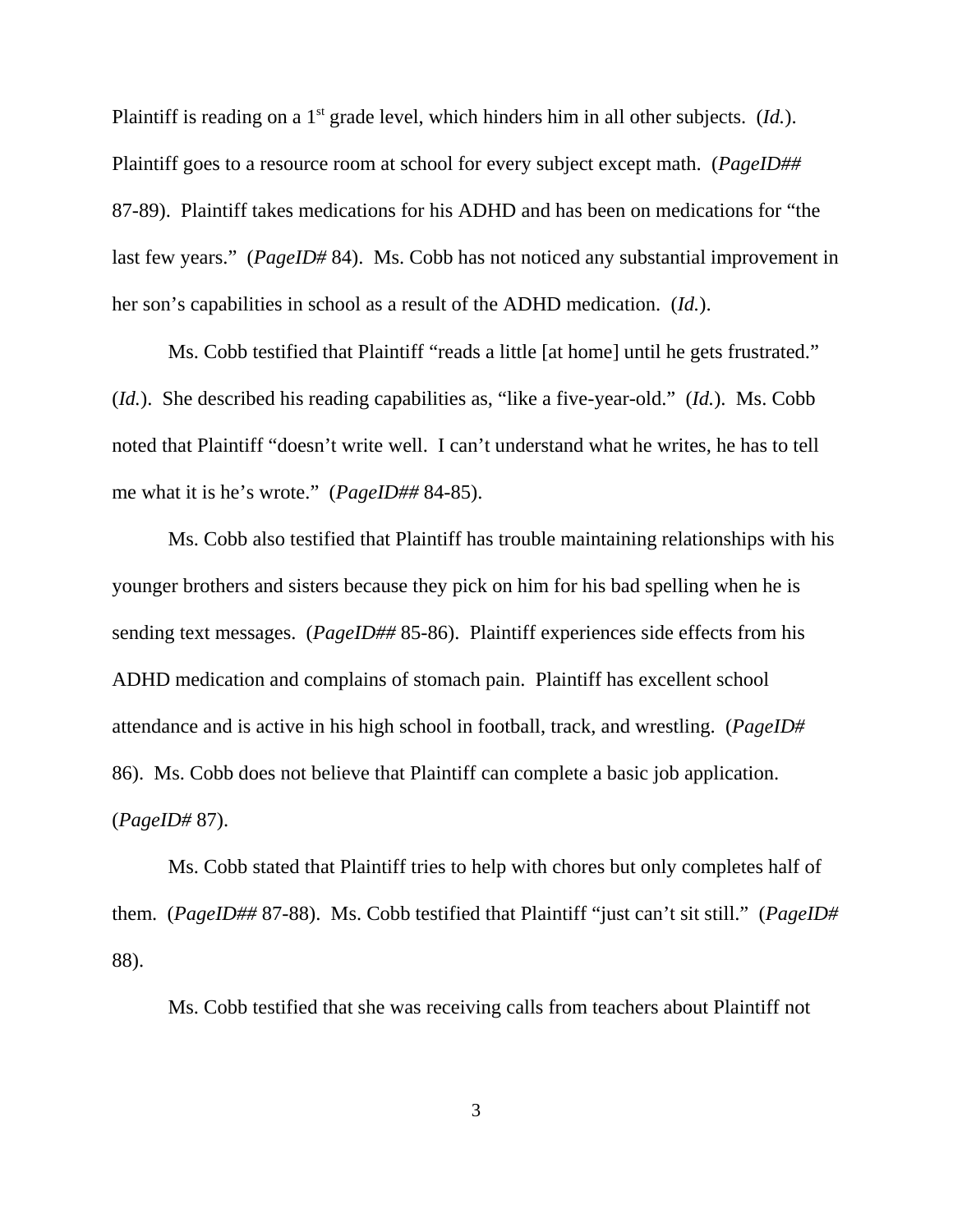being able to do his work, not focusing, getting up, going to the water fountain, and just wandering the halls of school. (*PageID#* 89). Ms. Cobb testified that Plaintiff does not turn in his homework because he does not understand it. (*PageID#* 90).

Plaintiff testified that in the resource room he receives help if he asks for it. (*PageID#* 92). Plaintiff stated that he had not been turning in homework since the 8th grade. (*Id.*). Plaintiff did not think the medications that he was using were helping him with his school work very much. (*PageID#* 93).

Plaintiff testified that he taps a pen because he gets bored, confused, and frustrated. Plaintiff acknowledged that he walks around during the middle of class because he gets tired of sitting in the seat and working. (*PageID#* 94). When asked about mistakes that he was making in school, Plaintiff stated that he sometimes does not understand what he was being asked to do or he gets confused and "I just don't listen anymore." (*PageID##* 94-95).

When examined by the ALJ, Plaintiff testified that he had a computer that he used occasionally for Facebook, and that he has a cell phone that he uses to text his friends. (*PageID##* 95-96). Plaintiff also plays video games with his friends and his brother. (*PageID#* 97).

# **B. Medical and Educational Evidence**

The administrative record contains many medical and educational records, as well as opinions from Plaintiff's treating and non-treating sources. A detailed description of those records and opinions is unnecessary because the undersigned has reviewed the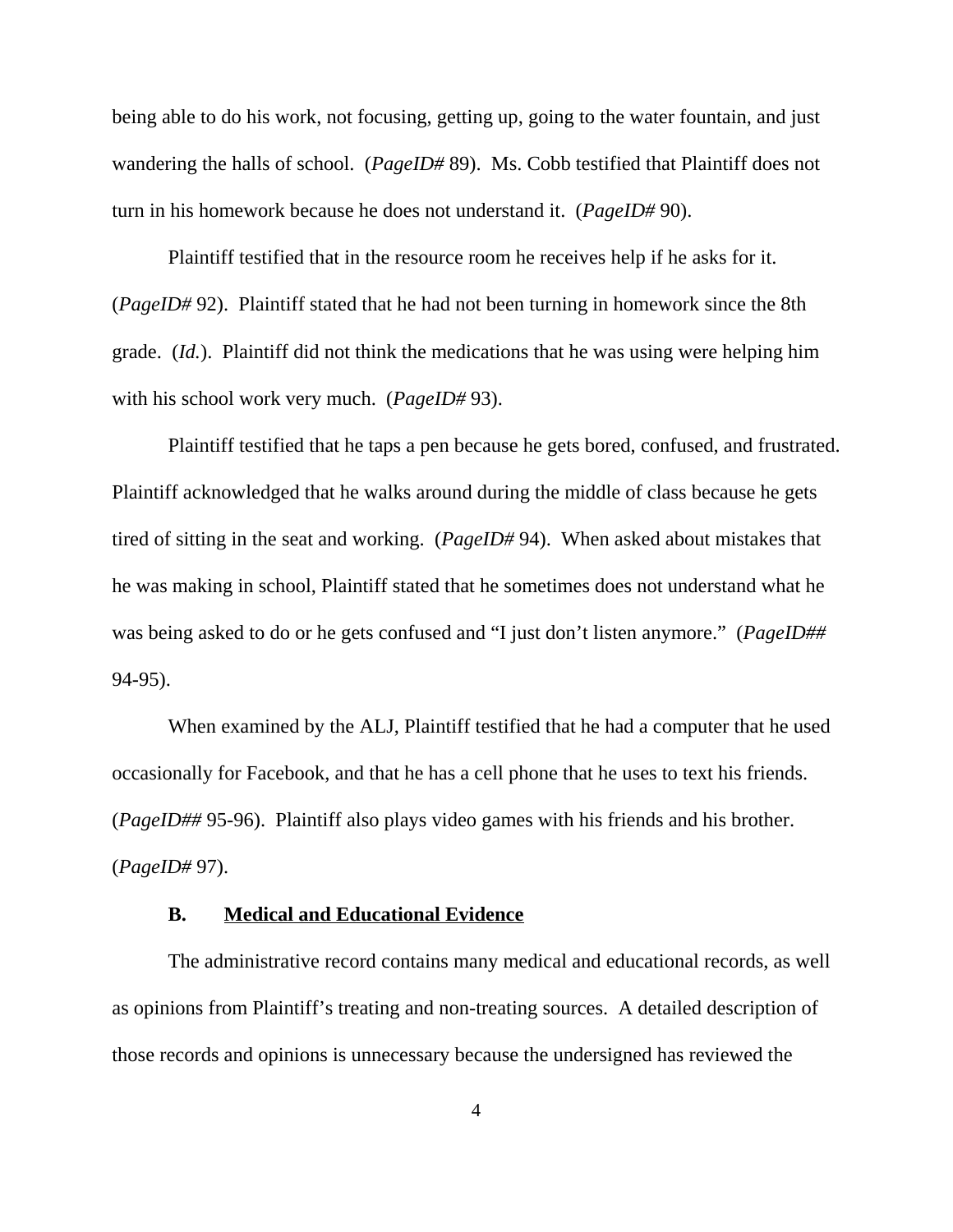entire administrative record and because the ALJ, Plaintiff's counsel, and the Commissioner have accurately summarized the relevant records concerning Plaintiff's impairments with citations to specific evidence.

### **III. "Disability" Defined and the ALJ's Decision**

#### **A. Legal Framework for Disability Determinations**

To qualify for SSI, Plaintiff must file an application and be an "eligible individual" as defined in the Act. 42 U.S.C. § 1382(a); 20 C.F.R. § 416.202. Eligibility is dependent upon disability, income, and other financial resources. *Id.* An individual under the age of 18 is considered disabled for purposes of SSI "if that individual has a medically determinable physical or mental impairment, which results in marked and severe functional limitations, and which can be expected to result in death or which has lasted or can be expected to last for a continuous period of not less than 12 months." 42 U.S.C. §  $1382c(a)(3)(C)(I).$ 

The Social Security regulations set forth a three-step sequential analysis for determining whether a child is disabled for purposes of children's SSI benefits:

1. Is the child is engaged in any substantial gainful activity? If so, benefits are denied.

2. Does the child have a medically severe impairment or combination of impairments? If not, benefits are denied.

3. Does the child's impairment meet, medically equal, or functionally equal any in the Listing of Impairments, Appendix 1 of 20 C.F.R. Pt. 404, Subpt. P., 20 C.F.R. § 416.924(a)? If so, benefits are granted.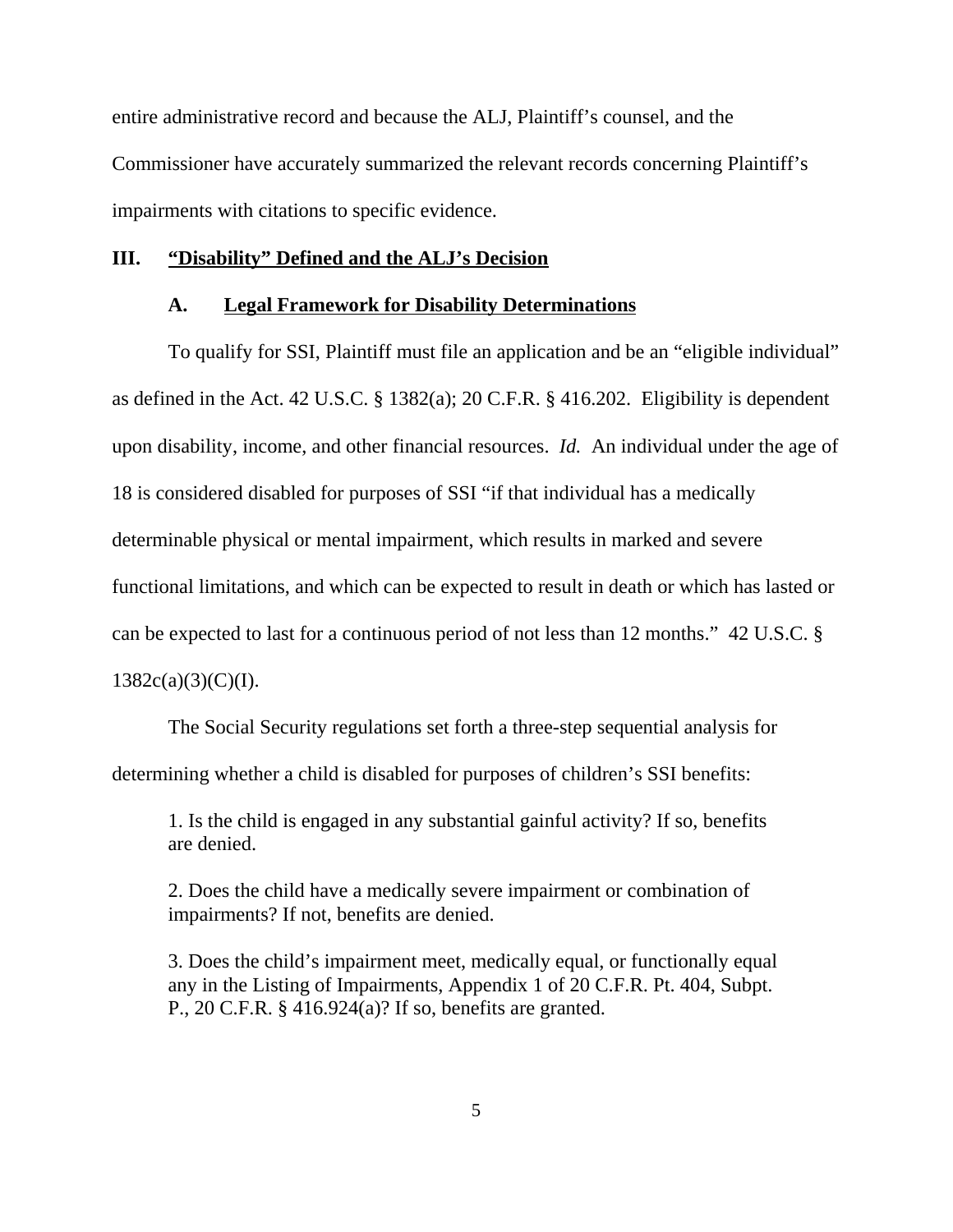20 C.F.R. § 416.924(a)-(d). An impairment which meets or medically equals the severity of a set of criteria for an impairment in the Listing, or which functionally equals a listed impairment, causes marked and severe functional limitations. 20 C.F.R. § 416.924(d).

In determining whether a child's impairment(s) functionally equal the Listings, the adjudicator must assess the child's functioning in six domains:

1. Acquiring and using information;

2. Attending and completing tasks;

3. Interacting and relating with others;

4. Moving about and manipulating objects;

5. Caring for yourself; and

6. Health and physical well-being.

20 C.F.R. § 416.926a(b)(1)(i)-(vi). To functionally equal an impairment in the listings, an impairment must result in "marked" limitations in two domains of functioning or an "extreme" limitation in one domain. 20 C.F.R. § 416.926a(d). The relevant factors that will be considered in making this evaluation are (1) how well the child initiates and sustains activities, how much extra help he needs, and the effects of structured or supportive settings; (2) how the child functions in school; and (3) how the child is affected by his medications or other treatment. 20 C.F.R. § 416.926a(a)(l)-(3).

An individual has a "marked" limitation when the impairment "interferes seriously with [the] ability to independently initiate, sustain, or complete activities." 20 C.F.R. § 416.926a(e)(2)(i). A "marked" limitation is one that is "more than moderate" but "less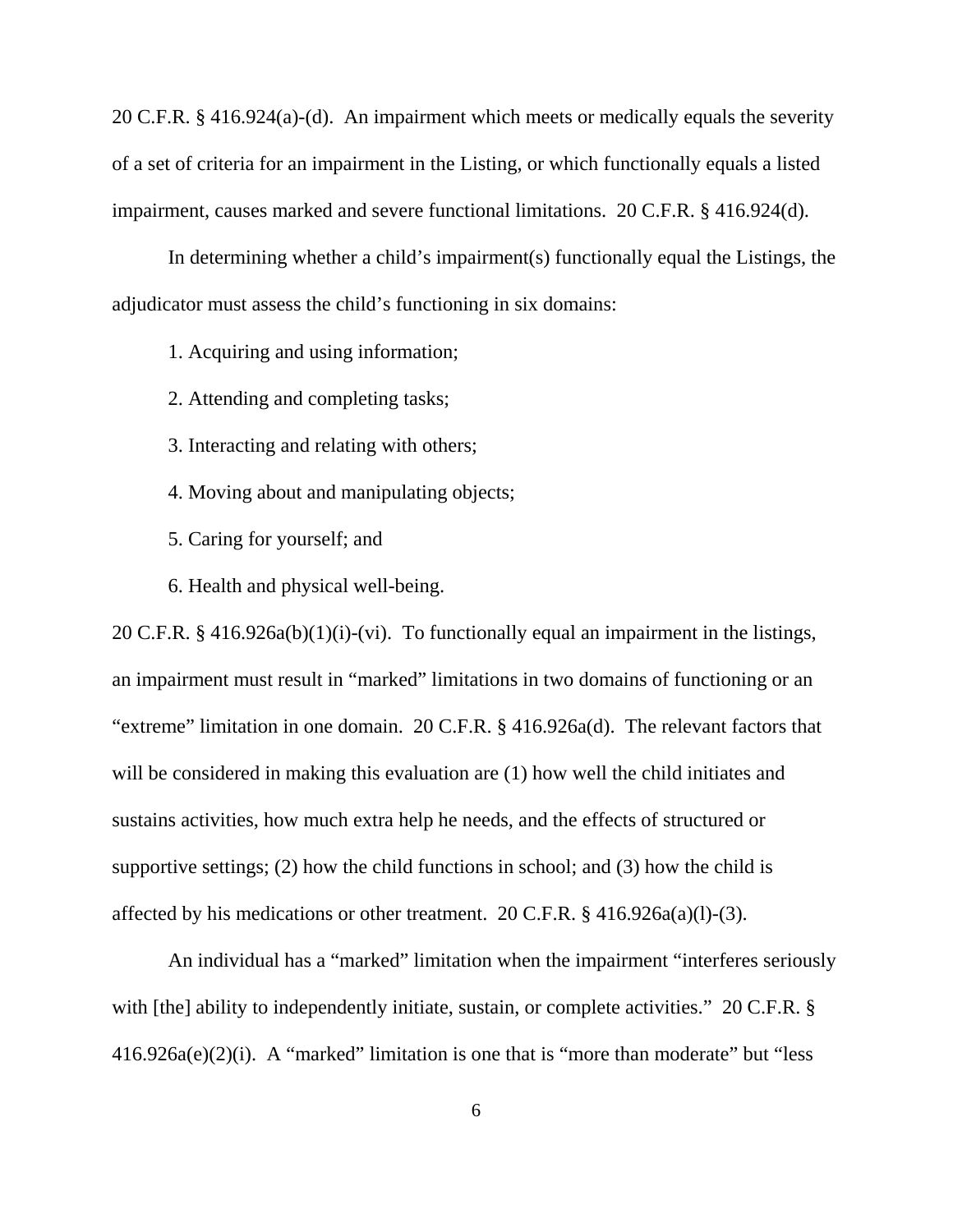than extreme." *Id.* An "extreme" limitation exists when the impairment "interferes very seriously with [the] ability to independently initiate, sustain, or complete activities." 20 C.F.R. § 416.926a(e)(3)(i). An extreme limitation may also seriously limit day-to-day functioning. *Id.*

If the child's impairment meets, medically equals, or functionally equals an impairment in the listings, and if the impairment satisfies the Act's duration requirement, then the child is considered disabled. 20 C.F.R. § 416.924(d)(l). If both of these requirements are not satisfied, then the child is not considered disabled. 20 C.F.R. § 416.924(d)(2).

In determining functional equivalence, the ALJ must consider the "whole child."

Social Security Ruling 09-1p, 2009 SSR LEXIS 1, 2009 WL 396031. The "whole child"

approach to functional equivalence requires the ALJ to consider the following questions:

1. *How does the child function?* "Functioning" refers to a child's activities; that is, everything a child does throughout the day at home, at school, and in the community, such as getting dressed for school, cooperating with caregivers, playing with friends, and doing class assignments. We consider:

- What activities the child is able to perform,
- What activities the child is not able to perform,
- Which of the child's activities are limited or restricted,
- Where the child has difficulty with activities at home, in childcare, at school, or in the community,
- Whether the child has difficulty independently initiating, sustaining, or completing activities,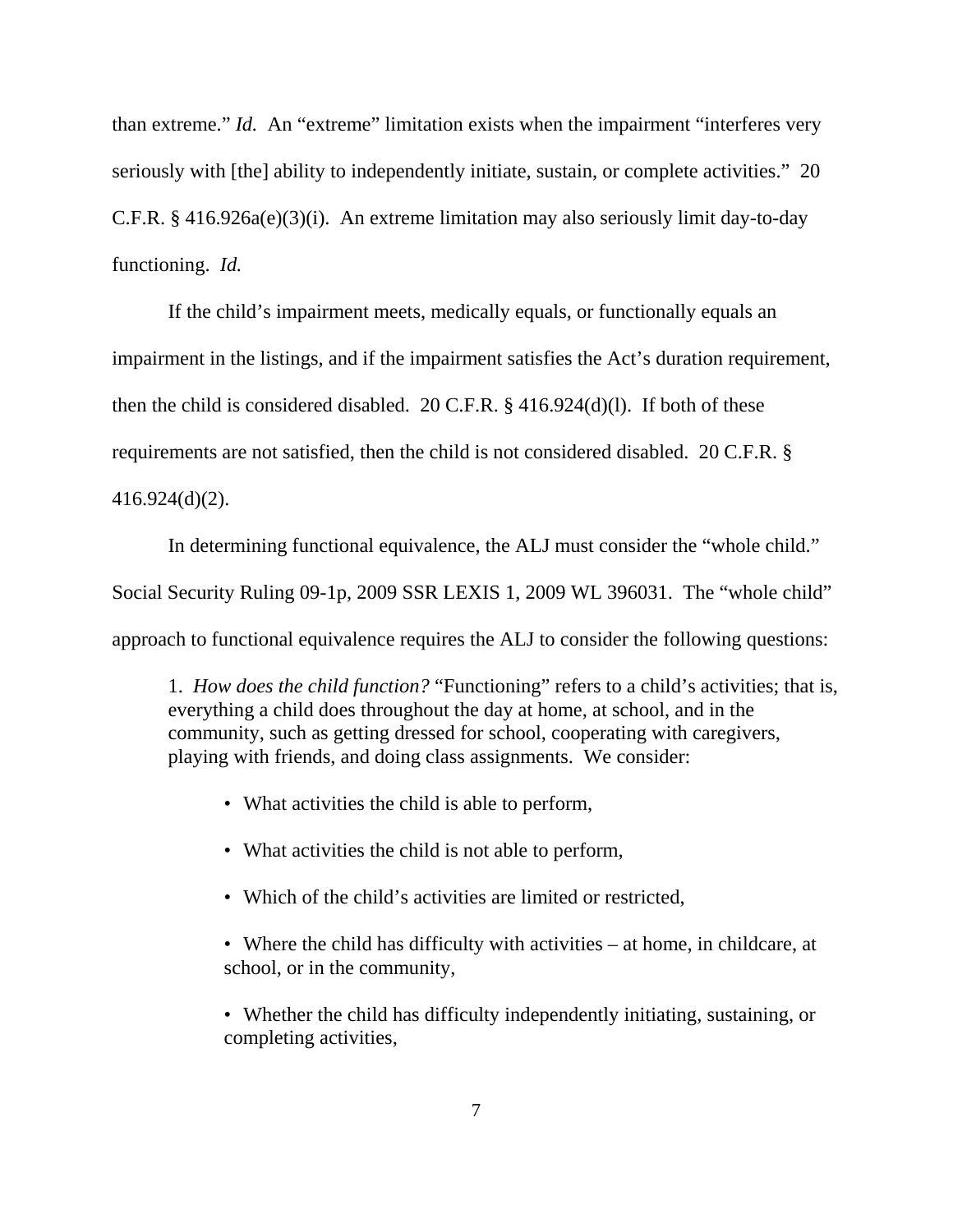- The kind of help, and how much help the child needs to do activities, and how often the child needs it, and
- Whether the child needs a structured or supportive setting, what type of structure or support the child needs, and how often the child needs it.

2. *Which domains are involved in performing the activities?* We assign each activity to any and all of the domains involved in performing it. Many activities require more than one of the abilities described by the first five domains and may also be affected by problems that we evaluate in the sixth domain.

3. *Could the child's medically determinable impairment(s) account for limitations in the child's activities?* If it could, and there is no evidence to the contrary, we conclude that the impairment(s) causes the activity limitations we have identified in each domain.

4. *To what degree does the impairment(s) limit the child's ability to function ageappropriately in each domain?* We consider how well the child can initiate, sustain, and complete activities, including the kind, extent, and frequency of help or adaptations the child needs, the effects of structured or supportive settings on the child's functioning, where the child has difficulties (at home, at school, and in the community), and all other factors that are relevant to the determination of the degree of limitation.

*Id.* (internal citations omitted). Importantly, SSR 09-01p goes on to provide more detail

about the technique for determining functional equivalence, but emphasizes:

[W]e do not require our adjudicators to discuss all of [these] considerations [] in their determinations and decisions, only to provide sufficient detail so that any subsequent reviewers can understand how they made their findings.

*Id.* at \*9.

# **B. ALJ Welsch's Findings**

ALJ Welsch found that Plaintiff has ADHD, a learning disorder – reading, and

asthma, which are "severe" within the meaning of 20 C.F.R. §416.924(c). (*PageID#* 64).

However, the ALJ found that Plaintiff's impairments or combination of impairments does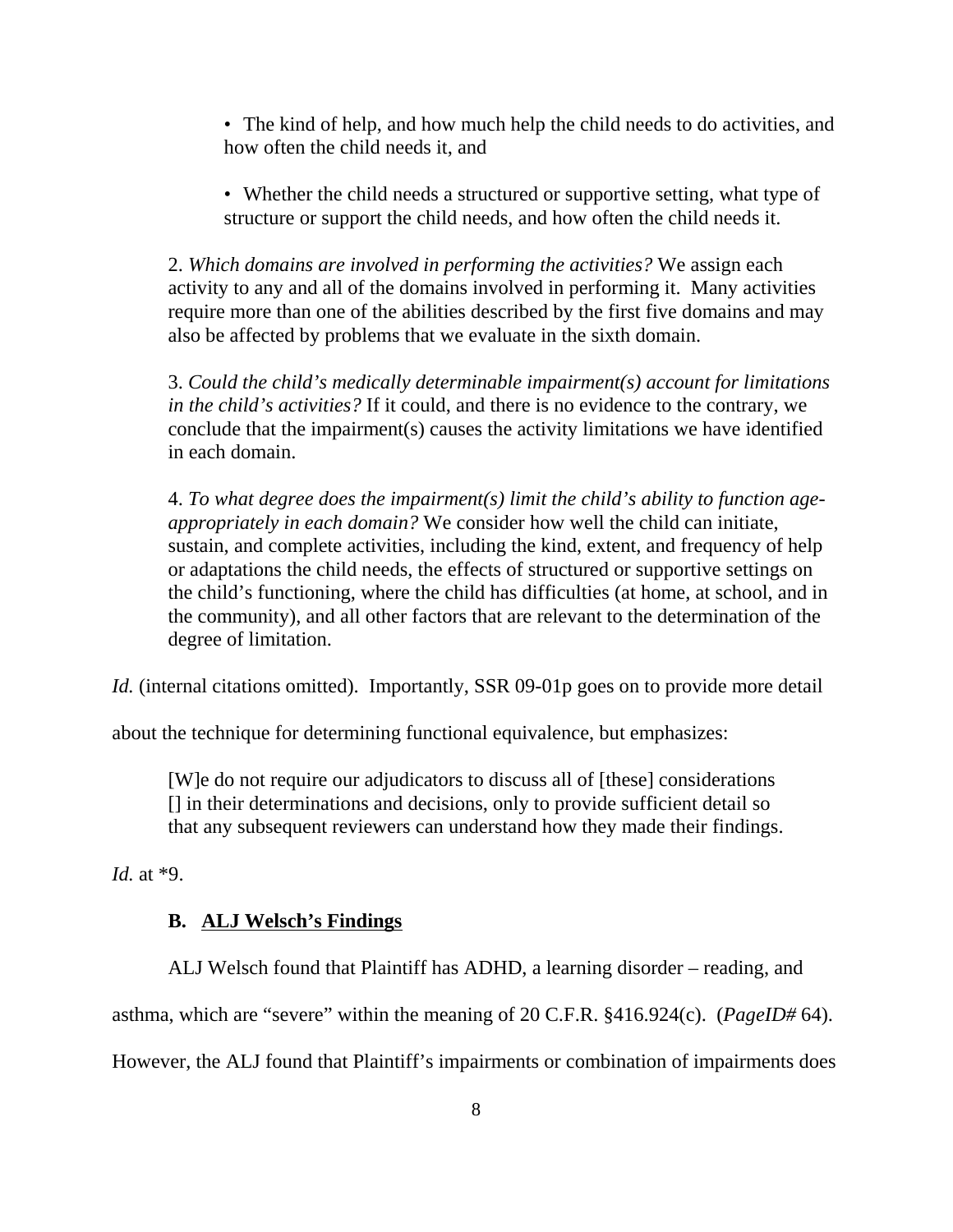not meet or medically equal the severity of any impairments listed in Part B of Appendix 1 to Subpart P, 20 C.F.R. Part 404. (*Id.*). In the six domains used to determine a child's functional equivalence, the ALJ found that Plaintiff had no limitation in the domains of moving about and manipulating objects; caring for yourself; and health and physical well-being. (*PageID##* 72-74). Plaintiff was found to have "less than marked" limitation in the domains of acquiring and using information; attending and completing tasks; and interacting and relating with others. (*PageID##* 70-72). The ALJ determined that Plaintiff did not have "marked" or "extreme" limitations in any area of functioning. Accordingly, the ALJ concluded that Plaintiff is not disabled within the meaning of the Social Security Act. (*PageID#* 74).

# **IV. Judicial Review**

Judicial review of an ALJ's decision proceeds along two lines: "whether the ALJ applied the correct legal standards and whether the findings of the ALJ are supported by substantial evidence." *Blakley v. Comm'r of Soc. Sec.*, 581 F.3d 399, 406 (6th Cir. 2009); *see Bowen v. Comm'r of Soc. Sec*., 478 F.3d 742, 745-46 (6th Cir. 2007).

Review for substantial evidence is not driven by whether the Court agrees or disagrees with the ALJ's factual findings or by whether the administrative record contains evidence contrary to those factual findings. *Gentry v. Comm'r of Soc. Sec.*, 741 F.3d 708, 722 (6th Cir. 2014); *Rogers v. Comm'r of Soc. Sec.*, 486 F.3d 234, 241 (6th Cir. 2007). Instead, the ALJ's factual findings are upheld if the substantial-evidence standard is met – that is, "if a 'reasonable mind might accept the relevant evidence as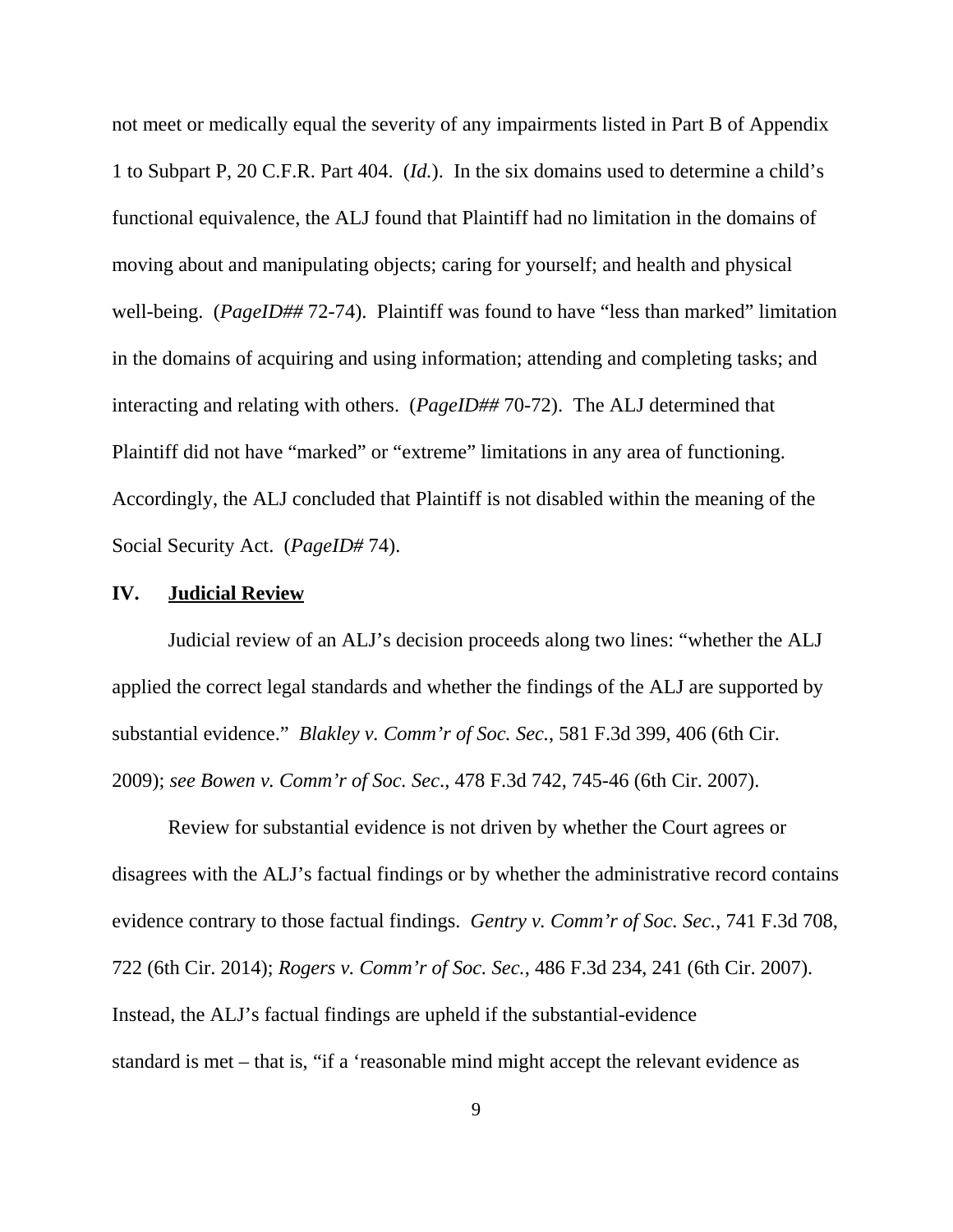adequate to support a conclusion.'" *Blakley*, 581 F.3d at 407 (quoting *Warner v. Comm'r of Soc. Sec.*, 375 F.3d 387, 390 (6th Cir. 2004)). Substantial evidence consists of "more than a scintilla of evidence but less than a preponderance . . . " *Rogers*, 486 F.3d at 241; *see Gentry*, 741 F.3d at 722.

The second line of judicial inquiry – reviewing for correctness the ALJ's legal criteria – may result in reversal even when the record contains substantial evidence supporting the ALJ's factual findings. *Rabbers v. Comm'r of Soc. Sec.*, 582 F.3d 647, 651 (6th Cir. 2009); *see Bowen*, 478 F.3d at 746. "[E]ven if supported by substantial evidence, 'a decision of the Commissioner will not be upheld where the SSA fails to follow its own regulations and where that error prejudices a claimant on the merits or deprives the claimant of a substantial right.'" *Rabbers*, 582 F.3d at 651 (quoting in part *Bowen*, 478 F.3d at 746, and citing *Wilson v. Comm'r of Soc. Sec.*, 378 F.3d 541, 546-47 (6th Cir. 2004)).

# **V. Discussion**

As noted above, the ALJ evaluated Plaintiff's claim using the three-step sequential process for claims involving childhood SSI, as set forth in 20 C.F.R. § 416.924. After finding that Plaintiff had not engaged in any substantial gainful activity at any relevant time (*PageID#* 64), the ALJ found at the second step that Plaintiff suffered from the severe impairments of ADHD, a learning disorder – reading, and asthma. (*Id.*). Based on her review and consideration of the entire record, the ALJ found at the third step that Plaintiff did not have an impairment or combination of impairments that met,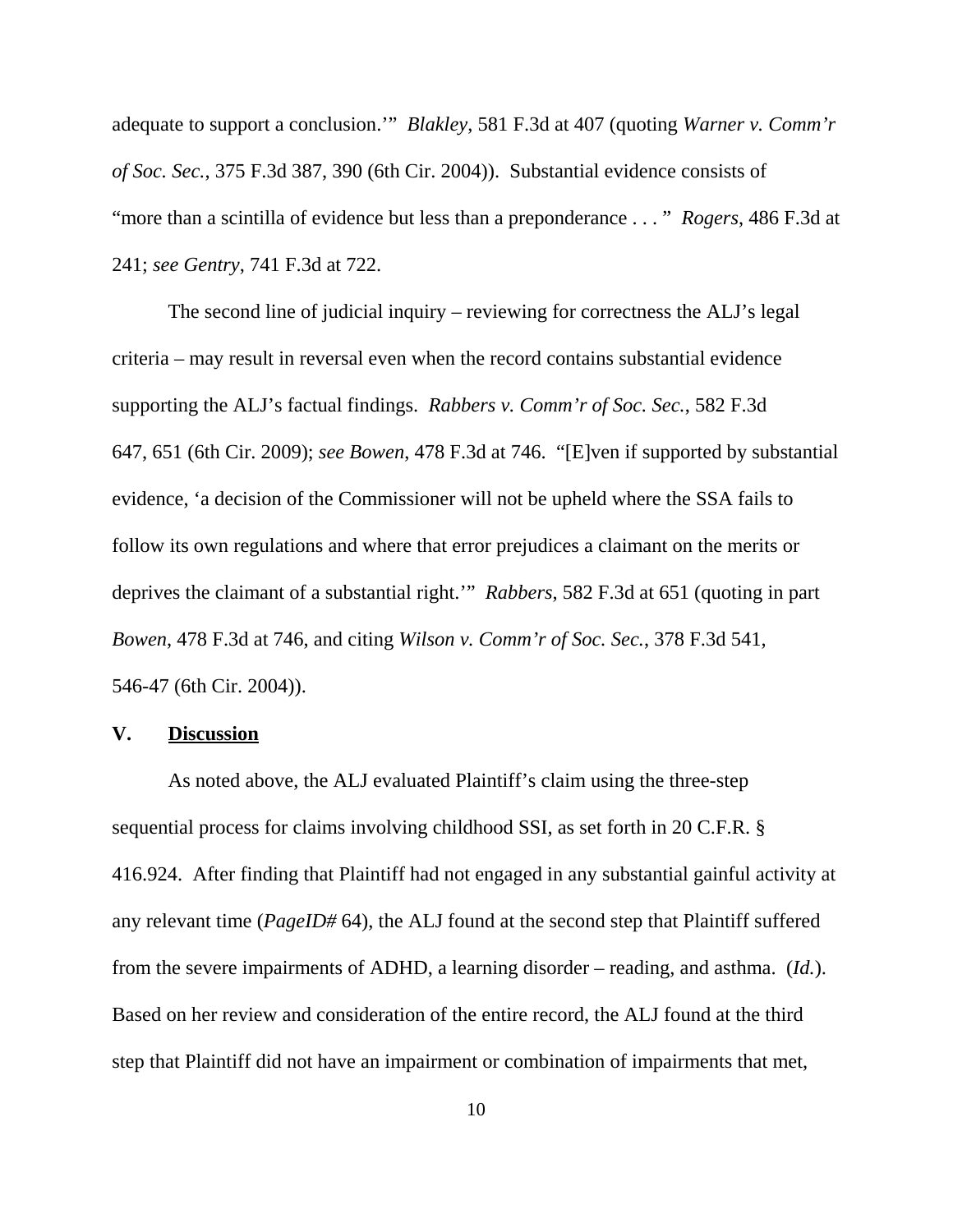medically equaled, or was functionally equivalent to any listing (*PageID#* 67). Accordingly, she concluded that Plaintiff was not entitled to receive SSI benefits. (*PageID#* 74).

Plaintiff does not argue that Plaintiff has any limitations in the domains of interacting and relating with others, moving and manipulating objects, caring for himself, or health and physical well-being. These four domains, therefore, need not be addressed. Plaintiff argues that the ALJ erred when she failed to find marked limitations in two functional domains: 1) acquiring and using information, and 2) attending and completing tasks. (Docs. ## 8 and 11). A review of the record, however, indicates the ALJ did not err.

Ty Payne, Ph.D., who examined Plaintiff on behalf of the state agency, concluded that Plaintiff was not markedly limited in any of the domains. (*PageID##* 354-60). Dr. Payne opined that in the area of "Acquiring and Using Information," Plaintiff had the intellect and communication skills to enable him to learn age appropriate information. While he did have a disorder in reading that would hinder him as far as word decoding and comprehension, "he did well in this one-to-one setting and was not easily distracted." (*PageID#* 358). In the domain of "Attending and Completing Tasks," Dr. Payne found that Plaintiff was not easily distracted, that even when distracted "he could be redirected without much difficulty," and his activity level was appropriate. (*Id.*).

Dr. Payne recognized that Plaintiff was "independent of his mother," "participated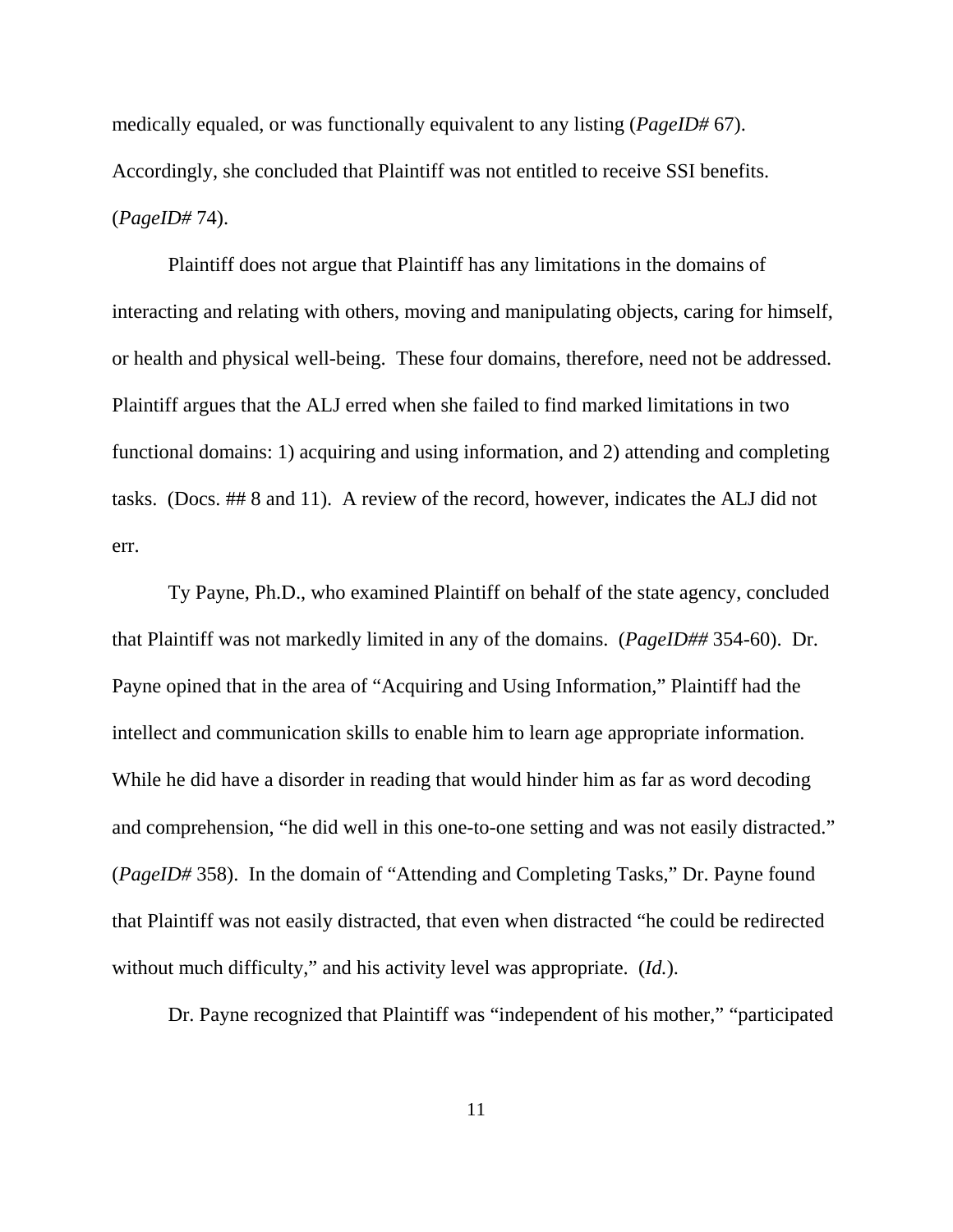willingly in the conversation," "related well," and "was outgoing and appeared to be interested." Plaintiff had no difficulty with self-care, he was a multi-sport athlete at school, and had euthymic mood and appropriate affect. Dr. Payne reported that Plaintiff's pace was average, his persistence was good, concentration was acceptable, and he "stayed with the tasks until they were finished or time ran out." (*PageID#* 357).

Twice in 2012 Plaintiff's childhood disability claim and medical record were reviewed, analyzed, and his limitations evaluated in each of the six functional domains. (*PageID##* 105-06, 116-18). In March, reviewing psychologist Cynthia Waggoner, Psy.D., considered Plaintiff's ADHD under Listing 112.11. (*PageID#* 105). She concluded that the educational and medical record demonstrated functional limitations in the domains of acquiring and using information and attending and completing tasks. (*PageID##* 105-06). Dr. Waggoner noted that Plaintiff could "produce a legible signature" and "produce fairly legible print when he takes his time." (*PageID#* 106). Dr. Waggoner found Plaintiff demonstrated fair keyboarding skills and that "[c]hallenges with spelling and reading appear to be the most limiting factors in terms of speed and legibility with written expression." (*Id.*). Dr. Waggoner also noted that Plaintiff is a hands-on learner and did better with verbal, rather than written, responses. (*Id.*). As to each of these domains, this state agency psychologist assessed such impairment to be of "less than marked" severity and, therefore, concluded that Plaintiff's condition did not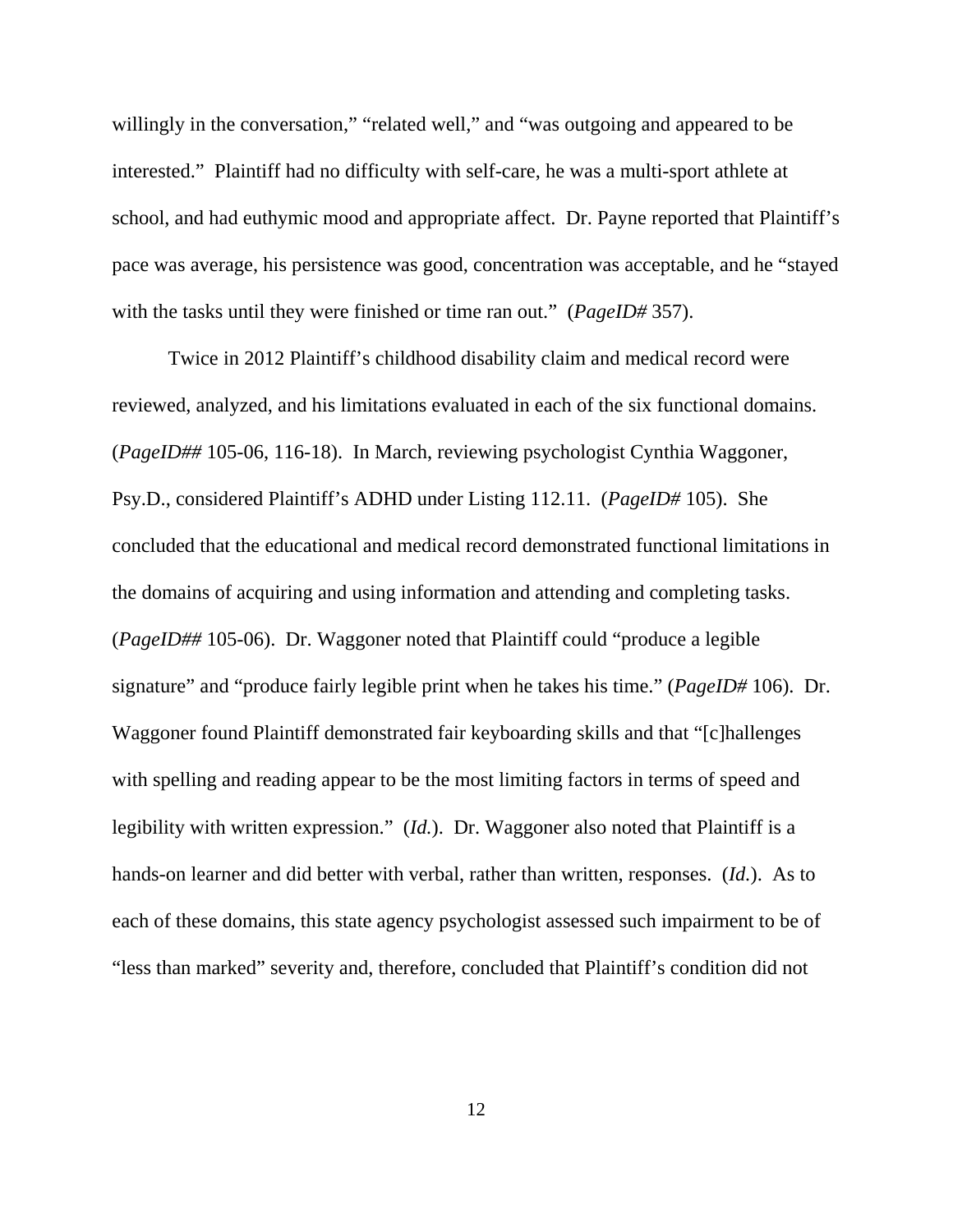functionally equal a listed impairment.<sup>4</sup> A second state agency psychologist, Tonnie Hoyle, Psy.D, reviewed the updated medical record in August and, for the same reasons as Dr. Waggoner, came to the same non-disability conclusion. (*PageID##* 116-18). A review of the record therefore indicates the ALJ's finding is consistent with the findings of Drs. Waggoner and Hoyle. (*PageID##* 71-72). As psychological consultants, Drs. Waggoner and Hoyle are considered "highly qualified physicians and psychologists who are also experts in Social Security disability evaluation. " *See* 20 C.F.R. § 416.927(e)(2)(i); SSR 96-6p. Moreover, their findings are uncontradicted.

In contrast to the ALJ's findings, Plaintiff argues that because of his IEP, the report from Huntington Learning Center, and "the deficits recognized by psychologist Skillings," he clearly has a marked limitation in the domains of acquiring and using information, and attending and completing tasks. However, the medical and education evidence presented does not support these claims. Moreover, the fact that Plaintiff had an IEP based upon a learning disability is not the same as proving that he met or equaled the requisite Listing. An IEP dated November 18, 2011, from Plaintiff's freshman year in high school, shows Plaintiff had many friends, his language and articulation were easily understood, and his use of vocabulary is similar to his peers. He "listens well and takes time to process what is expected or asked of him." (*PageID#* 263). The IEP also reported that Plaintiff's most "recent evaluation indicate[d] that he possesses overall

 $4$  "By 'functionally equal the listings,' [the agency] mean[s] that [the claimant's] impairment(s) must be of listing level severity; i.e., it must result in 'marked' limitations in two domains of functioning or an 'extreme' limitation in one domain." 20 C.F.R. 416.926a(a).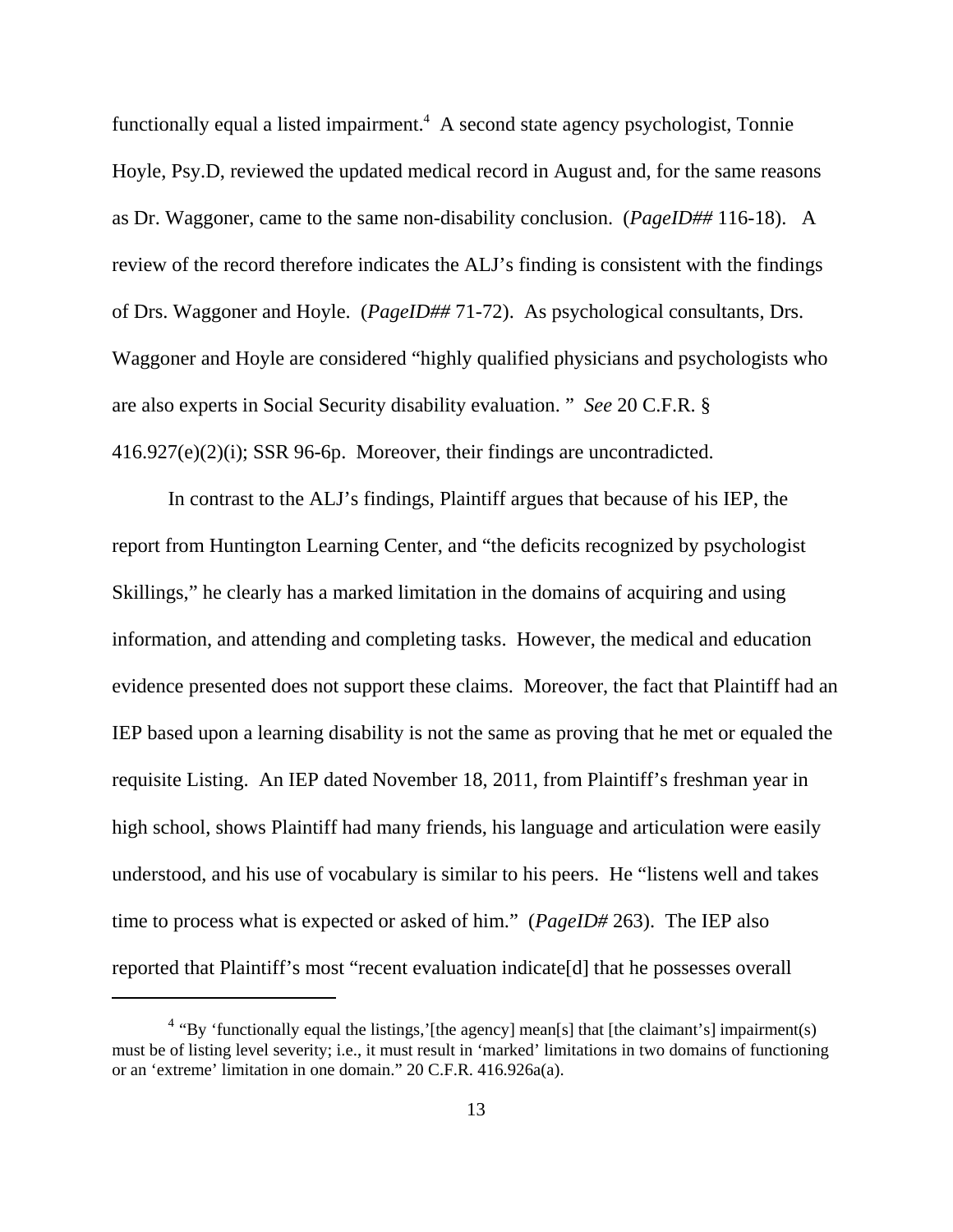cognitive ability in the average range and skills comparable to other students his age," but with slower processing speed. Plaintiff's "academic skills were similar to other students his age in math but were well below average in reading and writing." (*PageID#* 286). Testing showed that his "writing difficulties are more related to challenges with spelling and reading than with fine motor or visual perceptual skills." (*PageID#* 282). Plaintiff's goals were to learn basic reading skills which are at a  $1<sup>st</sup>$  or  $2<sup>nd</sup>$  grade level but those skills do not get worked on in an 8<sup>th</sup> to 9<sup>th</sup> grade classroom. (*PageID#* 236).

In addition to relying upon school records, Plaintiff contends the ALJ erred by failing to adequately credit the report from Karla Young, Executive Director of the Huntington Learning Center. Ms Young reported on April 15, 2013, that Plaintiff was "'extremely limited' in his ability to acquire and use written or numerical information." (*PageID#* 334). Her opinion, however, was conclusory and included with only one page of more detailed testing results. It did not comment on Plaintiff's effort, reliability, or the validity of the test. (*PageID##* 334-36). In addition, the ALJ specifically discussed the Huntington Learning Center report, giving the opinion "little weight." The ALJ found that the marked and extreme limitations are not supported by the record. (*PageID#* 65). The ALJ therefore assigned "more weight" to school records and results from examinations by Drs. Payne and Skillings. The ALJ found that the school records and examinations are consistent with each other, as well as Plaintiff's functioning as described in the record by his teachers. (*Id.*). In addition, since Ms. Young is not a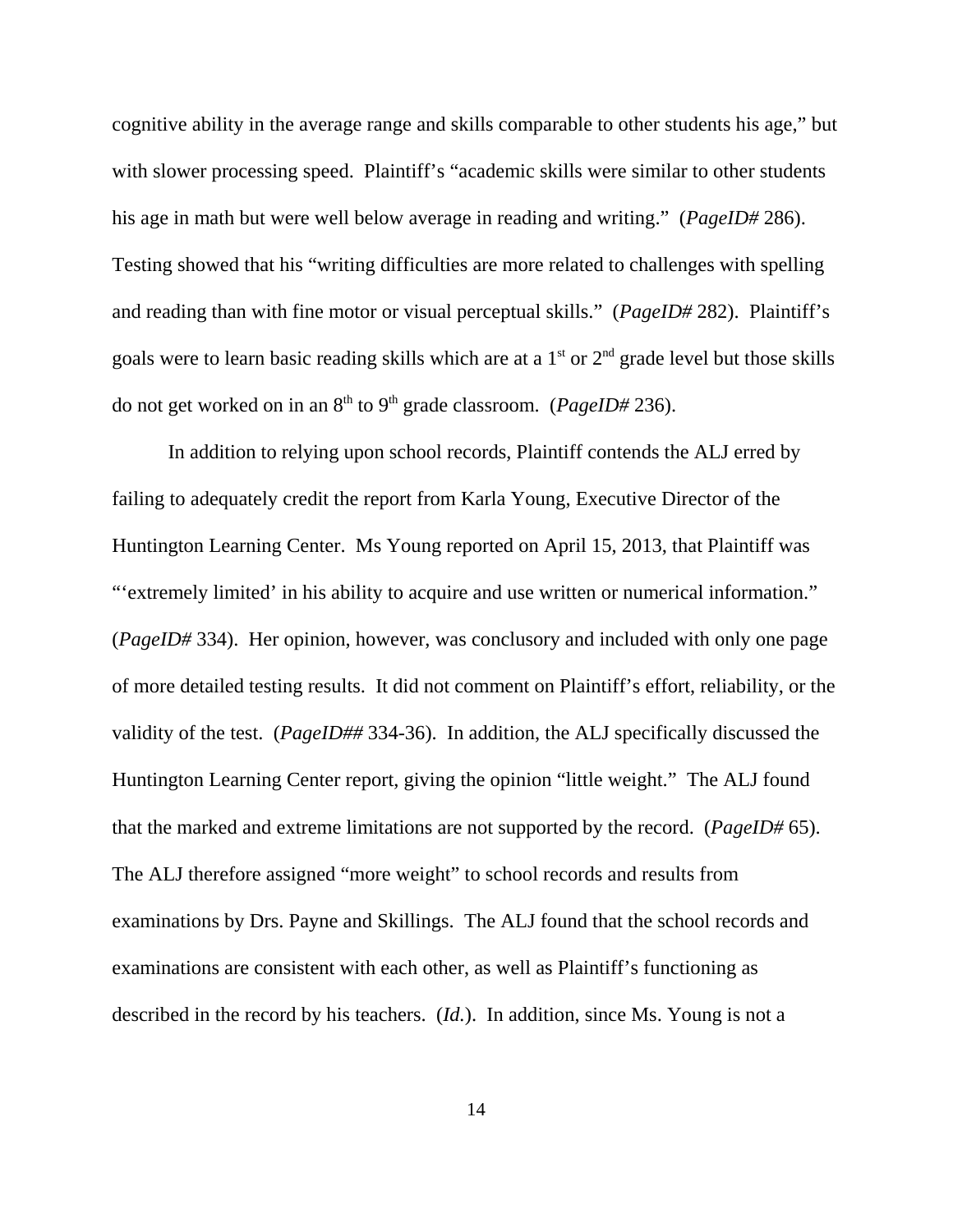doctor or psychologist, her opinion would not have been entitled to controlling weight. *See* SSR 96-2p, 1996 SSR LEXIS 9, 1996 WL 374188 (July 2, 1996).

Assessment of the functional domain of attending and completing tasks may be particularly relevant for an individual with ADHD. Although Plaintiff relies on Dr. Skillings' report to support his assertion that his limitations were "marked," Dr. Skillings' report does not entirely support such a conclusion. She evaluated Plaintiff in June 2012 to help "clarify diagnostic issues." (*PageID#* 397). During this evaluation, Ms. Cobb said there was no plan for Plaintiff to work on his reading during the summer break. (*PageID#* 398). Dr. Skillings noted that Plaintiff had "intact social skills and seemed comfortable conversing with me. He did not acknowledge any issues other than his difficulties with reading." (*Id.*). Plaintiff was "pleasant and polite," with a high level of "distractibility and hyperactivity." (*Id.*). Dr. Skillings reported that she "agree[d] with Dr. Payne's conclusion that Khristopher has adequate intellect and communication skills to enable him to learn age appropriate information." (*PageID#* 402). Dr. Skillings believed that Plaintiff would struggle to keep up in school because, while his cognitive scores were technically average, he was over a year behind age level expectations. (*Id.*). His responses on testing show he is prone to "[l]ying, limit testing, and attempts to shift responsibility for his poor choices onto others." (*Id.*). She noted that Plaintiff was "not engaged in a formal reading program this summer," which she found "startling." (*PageID#* 404). She "recommended to his mother that, at a bare minimum, some daily reading be required of Khristopher before he is permitted to participate in sports." (*Id.*).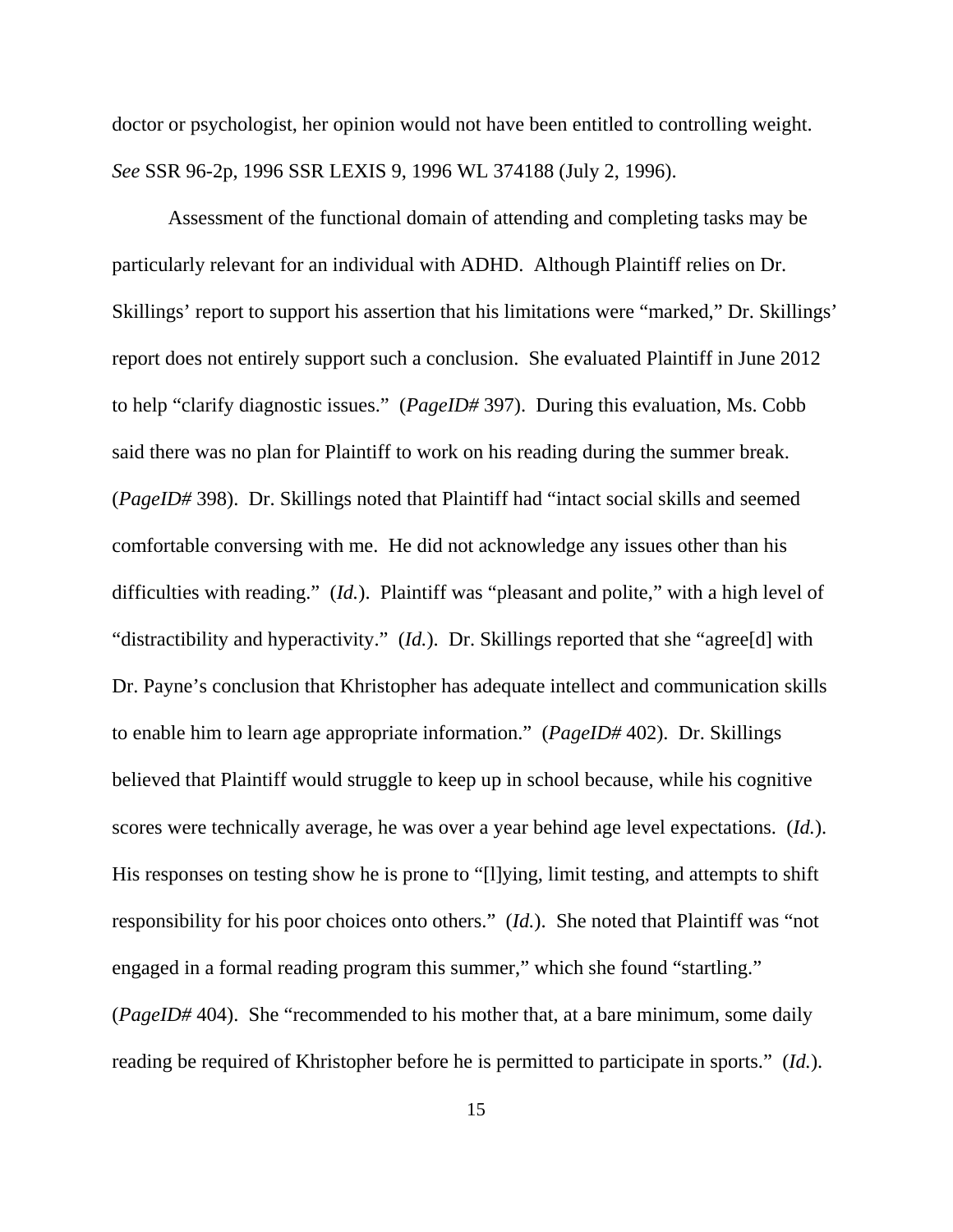Dr. Skillings noted that "Khristopher does have challenges but he also is a very typical child in the sense that he will do what works in terms of getting what he wants in the world. . . . If reading is required to gain access to his beloved sports and/or the opportunity to socialize with friends, Khristopher will probably learn the important skill of compliance." (*PageID#* 405). Dr. Skillings concluded that despite his mother's complaints that his medicine was not effective, Plaintiff did well on the tasks of Working Memory which would suggest that the medication for ADHD was effective. (*Id.*). Accordingly, Plaintiff has not provided any evidence that shows that his learning disability or ADHD markedly limits him in any of the domains.

Plaintiff also argues the ALJ denied him due process when she refused his request to take testimony of Ms. Young, Executive Director of the Huntington Learning Center, via telephone at the hearing. Plaintiff alleges he requested the testimony of Ms. Young to establish her credentials and identify the particular tests used by Huntington. (Doc #8, *PageID#* 441). Plaintiff argues the ALJ had the responsibility to follow HALLEX rules. Plaintiff has failed to provide this Court with any law to support his proposition. "[C]ourts have concluded that failure to follow exact procedures set forth in HALLEX does not require reversal absent a convincing showing of prejudice to the Plaintiff." *St. Clair v. Astrue*, 2010 U.S. Dist. LEXIS 87731, \*21 (N.D. Ohio August 25, 2010); *see also Creech v. Comm'r of Soc. Sec.*, 581 Fed. Appx. 519, 521 (6th Cir. 2014) ("[E]ven district courts that have granted relief for failure to comply with HALLEX have required that the plaintiff demonstrate prejudice from the failure to follow the procedures."). Here,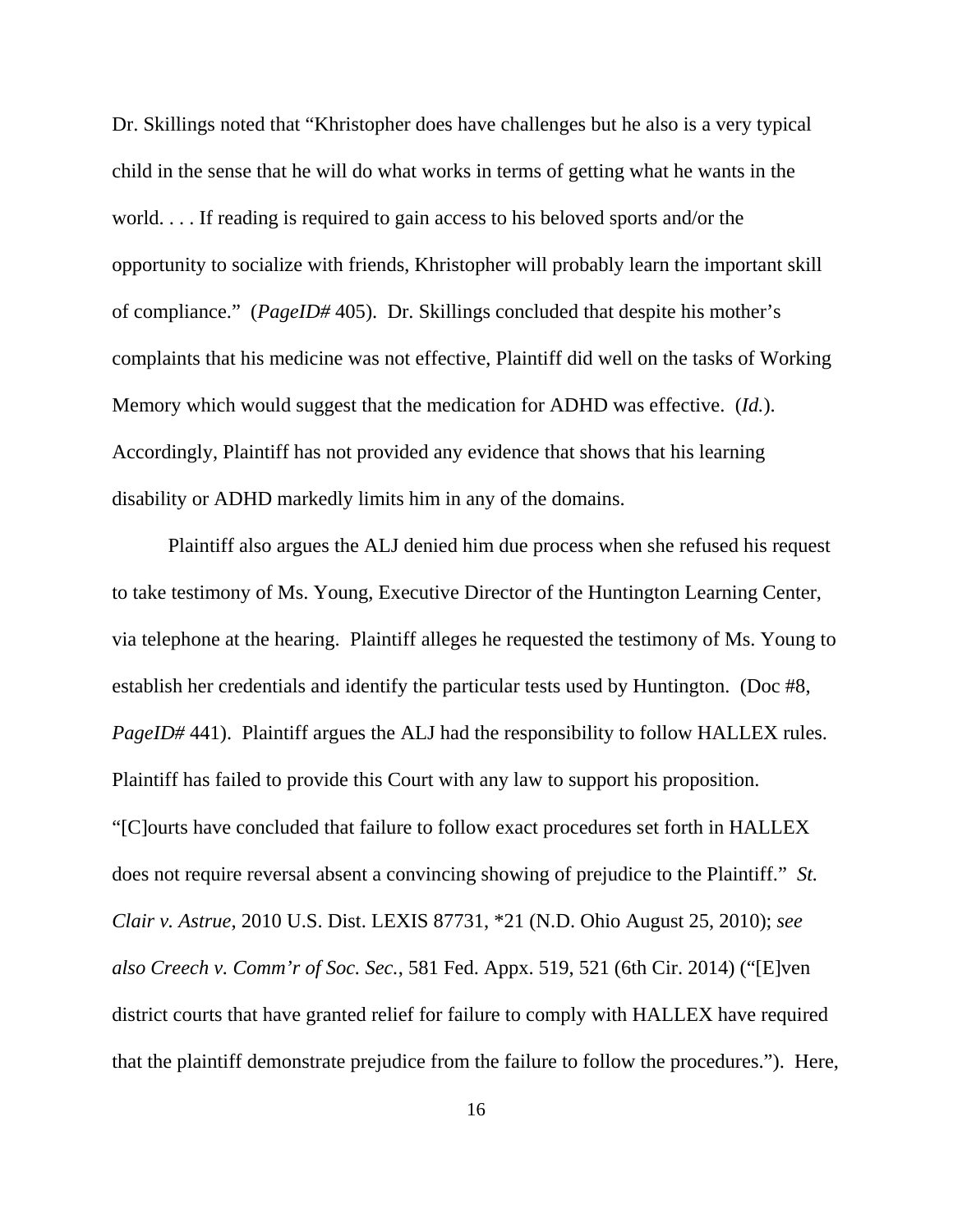Plaintiff has not demonstrated that the ALJ's alleged HALLEX violation(s) deprived him of a full or fair administrative hearing or otherwise prejudiced him. This is particularly so given that Ms. Young would not qualify as a treating source. *See Kornecky v. Comm'r of Soc. Sec.*, 167 F. Appx. 496, 506-07 (6th Cir. 2006). Moreover, an ALJ has discretion to determine whether further evidence, such as additional testing or expert testimony is necessary. *Foster v. Halter*, 279 F.3d 348, 355 (6th Cir. 2001) (citing 20 C.F.R. § 416.197).

For these reasons, Plaintiff's Statement of Errors lacks merit and the ALJ's decision should not be disturbed.

# **IT IS THEREFORE RECOMMENDED THAT:**

- 1. The Commissioner's non-disability determination be **AFFIRMED**; and
- 2. The case be terminated on the docket of this Court.

June 9, 2015

 s/Sharon L. Ovington Sharon L. Ovington Chief United States Magistrate Judge